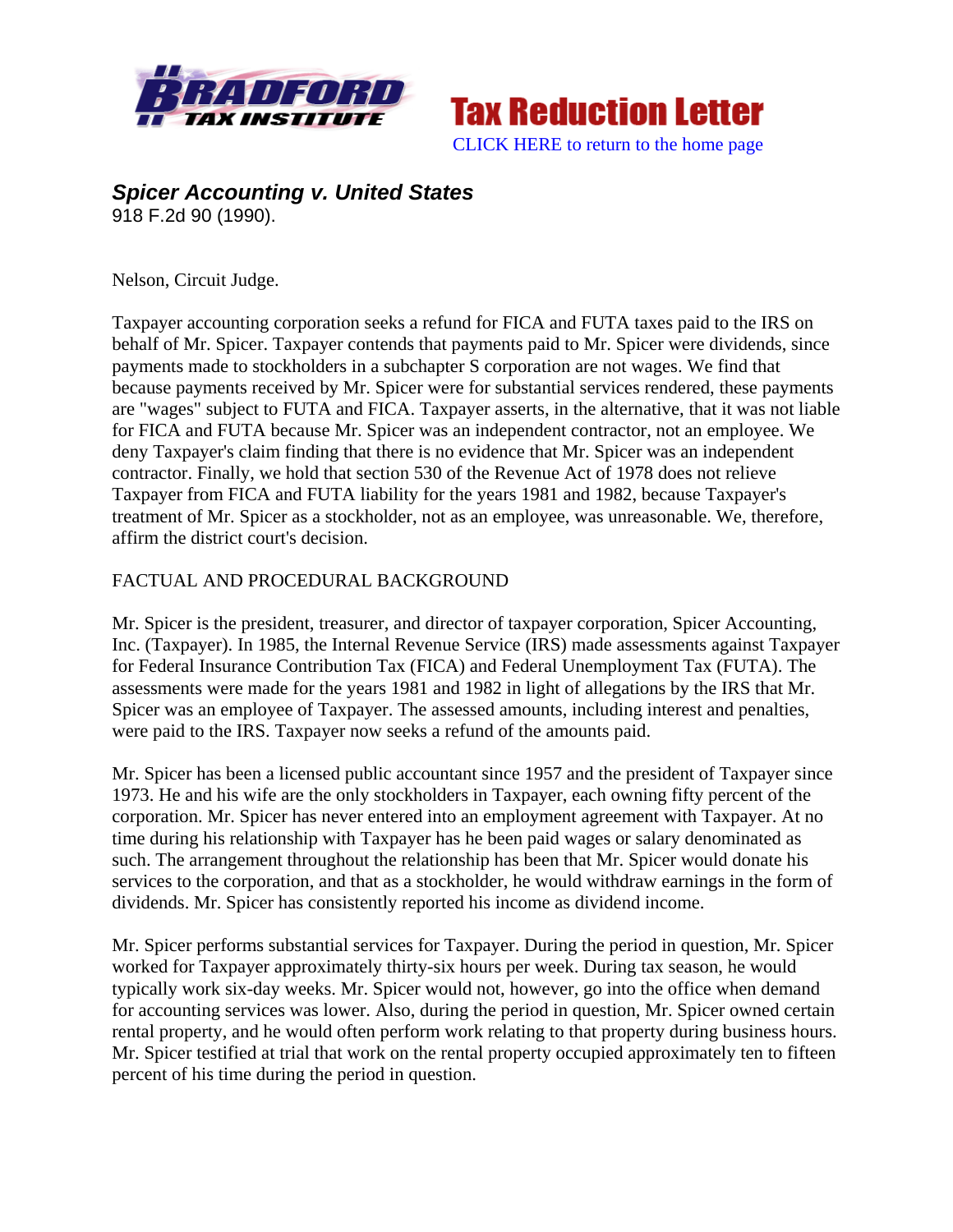Mr. Spicer also testified that his accounting work for Taxpayer was crucial to the corporation's business, and that Taxpayer could not function without him. He further testified that to hire a replacement for him would cost Taxpayer \$16,000 to \$17,000 per year.

Spicer was the only accountant working for the firm, although Spicer's wife and one other employee prepared tax returns and performed monthly bookkeeping for clients of Taxpayer. However, all tax forms prepared by the firm had to be signed by Mr. Spicer, and he was the only person during the period in question who could perform financial planning and audits, sign opinion letters, and represent clients before the IRS.

Finally, Mr. Spicer testified that he believed that Taxpayer's practice of reporting his income as dividends was proper, and that he also believed that such an arrangement would allow Taxpayer to avoid paying FICA and FUTA. He also testified that by denominating all of his income from Taxpayer as dividends, he would forego Social Security and other benefits.

The district court held that Mr. Spicer was an employee and that the payments were "wages" subject to FICA and FUTA. Taxpayer timely appealed to this court.

# STANDARD OF REVIEW

The determination of whether an employer-employee relationship exists involves a mixed question of law and fact. Professional & Executive Leasing, Inc. v. C.I.R., 862 F.2d 751, 753 (9th Cir.1988). However, since the determination is predominantly one of fact, it is subject to a clearly erroneous standard of review. Id.; see also General Inv. Corp. v. United States, 823 F.2d 337, 341 (9th Cir.1987). Whether section 530 of the Revenue Act relieves Taxpayer of tax liability is a question of statutory interpretation subject to de novo review. Foster v. Tourtellotte, 704 F.2d 1109, 1111 (9th Cir.1983). Finally, whether the government is precluded from challenging Mr. Spicer's status for the purposes of determining Taxpayer's tax liability is a question of law reviewed de novo. Robi v. Five Platters, Inc., 838 F.2d 318, 321 (9th Cir.1988).

## DISCUSSION

# I. EXISTENCE OF AN EMPLOYMENT RELATIONSHIP

# A. STOCKHOLDER EXEMPTION

Taxpayer first contends that Mr. Spicer was not an employee because the amounts it paid to Mr. Spicer were dividends, rather than wages. Taxpayer's principal assertion is that shareholder dividends are not treated as wages in subchapter S corporations. Taxpayer's burden of proof in characterizing these payments as dividends rather than compensation is heavy, as salary arrangements between closely held corporations and its shareholders warrant close scrutiny. Elliotts, Inc. v. C.I.R., 716 F.2d 1241, 1243 (9th Cir.1983). Also, courts reviewing tax questions must look at the substance of the transaction, not the form. Frank Lyon Co. v. United States, 435 U.S. 561, 573, 98 S.Ct. 1291, 1298, 55 L.Ed.2d 550 (1978).

Sections 3111 and 3301 of the Internal Revenue Code impose FICA (social security) and FUTA (unemployment) taxes on employers for wages paid to their employees. The Federal Insurance Contributions Act and Federal Unemployment Tax Act both define "wages" as "all remuneration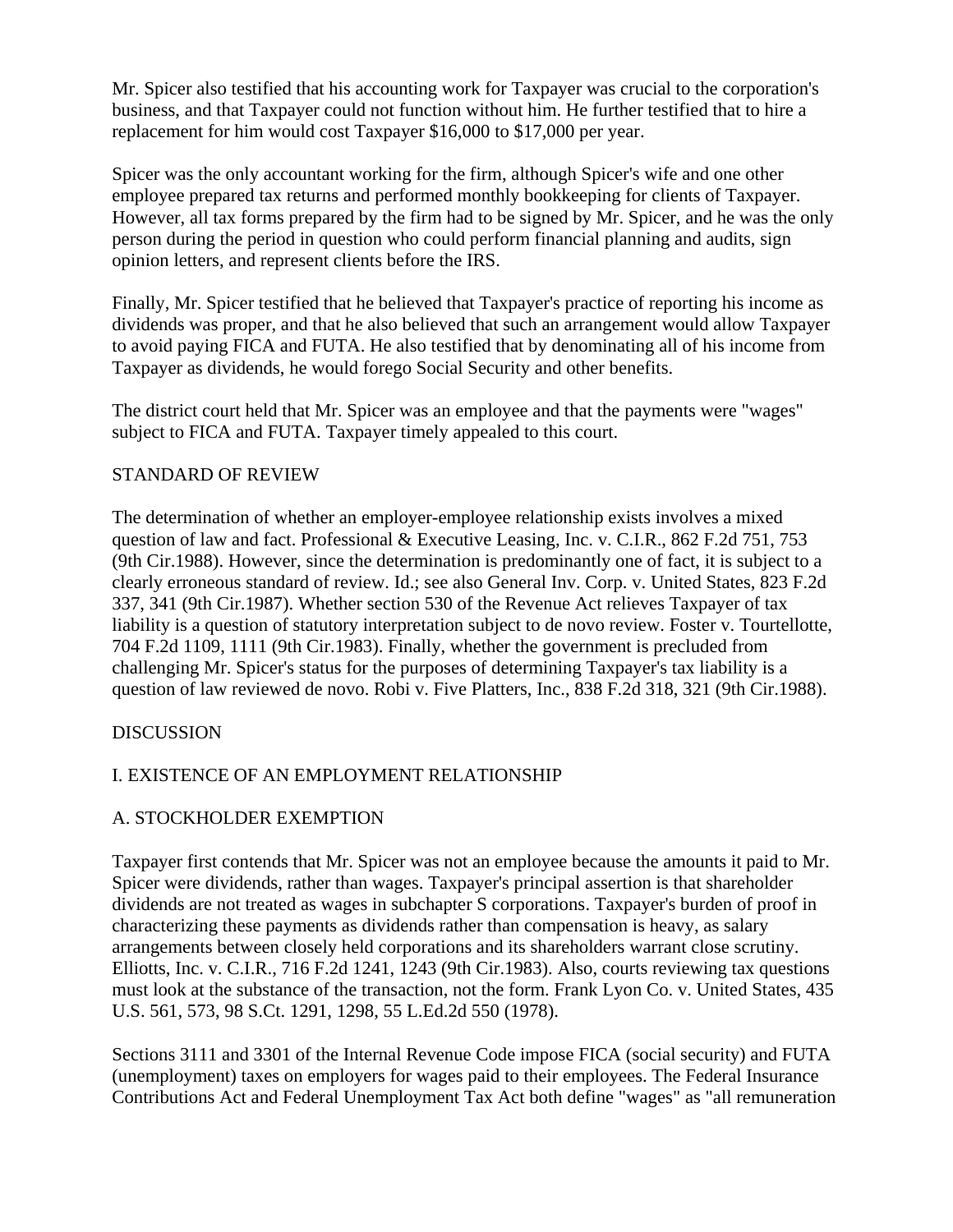for employment."<sup>i</sup>1 26 U.S.C. Secs. 3121(a) & 3306(b) (1988). Treasury Regulations on Employment Taxes and Collection of Income at Tax Source, sections 31.3121(a)-1(b) and 31.3306(b)-1(b) provide that the form of payment is immaterial, the only relevant factor being whether the payments were actually received as compensation for employment.

For FICA and FUTA tax purposes, section 3121(d) of the Internal Revenue Code defines an employee in part as "any officer of a corporation...." There is an exception to employee status for some officials, but it only applies to an officer who "does not perform any services or performs only minor services and who neither receives nor is entitled to receive ... any remuneration." Treas.Reg. Sec. 31.3121(d)-(1)(b) (emphasis added). Therefore, an officer who performs substantial services for the corporation is considered an employee, whose wages are subject to FICA and FUTA.

In the present case, Mr. Spicer clearly performed substantial services for the taxpayer corporation. He was the only accountant working for Taxpayer, an accounting concern. During the years in question, he performed accounting services for the taxpayer approximately 36 hours a week. He was the only one who signed customers' returns as the preparer, performed financial planning for Taxpayer, audited clients' books, prepared opinion letters for clients, and represented clients before the Internal Revenue Service. He also reviewed and paid Taxpayer's bills, and set Taxpayer's billing rate.

In addition, Mr. Spicer testified that his services were integral to the operation of the firm. He also stated that in his opinion, Taxpayer would have to pay a replacement for him approximately \$16,000 to \$17,000 a year. Accordingly, we reject Taxpayer's contention that Mr. Spicer, who was Taxpayer accounting firm's president and only accountant, did not receive compensation for services. Mr. Spicer clearly performed substantial services for Taxpayer, and accordingly, these "dividends" were in reality remuneration for employment and therefore subject to FICA and FUTA.

Additionally, Mr. Spicer testified in the district court that he purposefully received his payments in the form of dividends, rather than as wages, to allow Taxpayer to avoid liability for FICA and FUTA. Recently, in a case nearly identical to the instant case, the Seventh Circuit held that an employer should not be permitted to evade FICA and FUTA by characterizing compensation paid to its sole director and shareholder as dividends, rather than wages. Joseph Radtke, S.C. v. United States, 895 F.2d 1196 (7th Cir.1990). The Seventh Circuit determined that regardless of how an employer chooses to characterize payments made to its employees, the true analysis is whether the payments are for remuneration for services rendered. Radtke, 895 F.2d at 1197.<sup>ii</sup> We agree with the Seventh Circuit's holding and accordingly find that Mr. Spicer's intention of receiving the payments as dividends has no bearing on the tax treatment of these wages.

We hold that because Mr. Spicer performed substantial services that were essential to Taxpayer, Mr. Spicer should be deemed an employee, and payments to him should be deemed "wages" subject to FICA and FUTA.

## B. INDEPENDENT CONTRACTOR

Taxpayer also argues that Mr. Spicer could not be an employee because he was a common law independent contractor. In determining whether Mr. Spicer is an employee or an independent contractor, several factors we consider are whether the business furnishes the worker with tools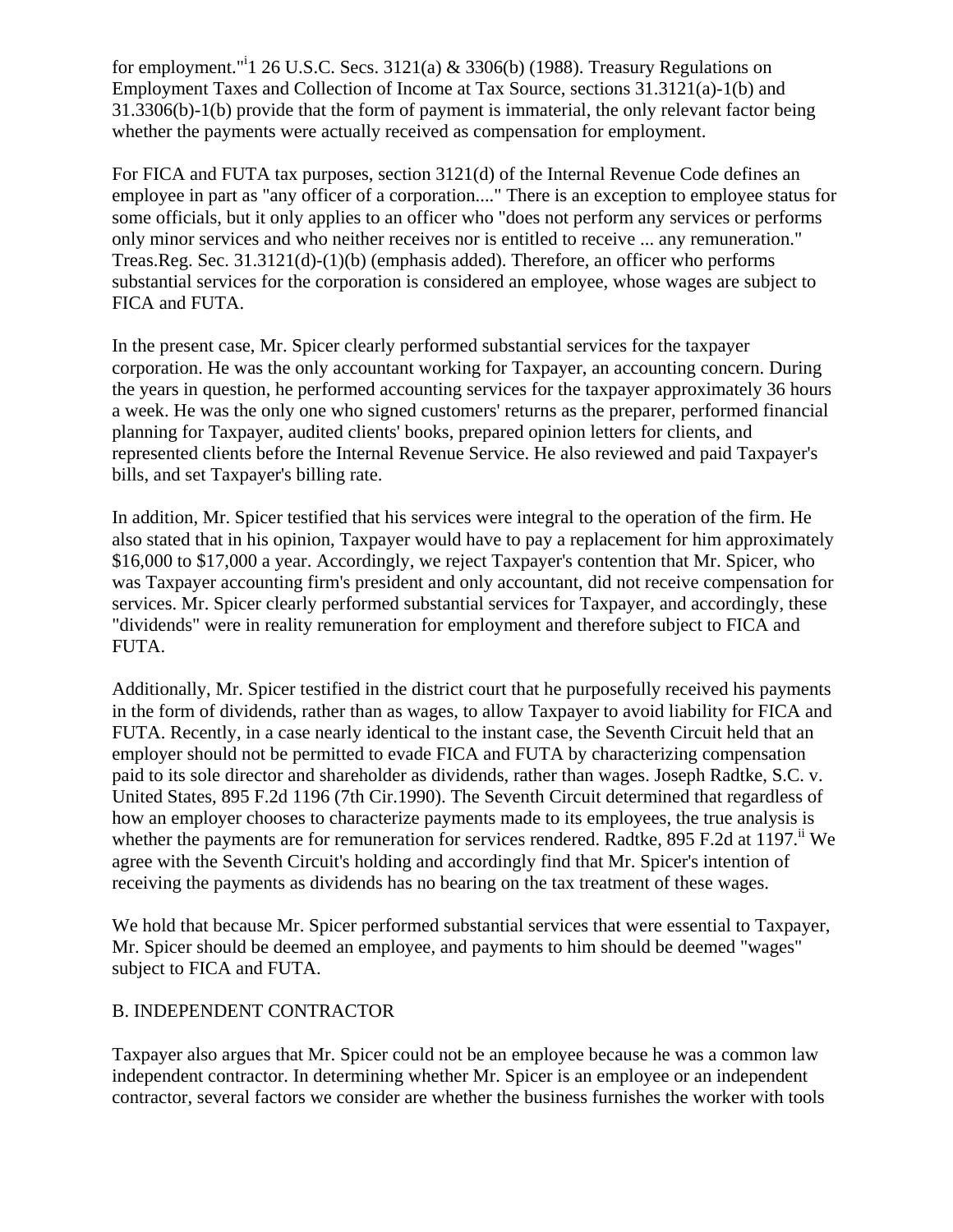and a place to work, and "whether the work is performed in the course of the individual's business rather than in some ancillary capacity." General Investment Corp. v. United States, 823 F.2d 337, 342 (9th Cir.1987). We also consider whether the services performed "constitute. integral part of taxpayer's business and [are] not incidental to the pursuit of a separately established trade or business." Westover v. Stockholder's Publishing Co., 237 F.2d 948, 952 (9th Cir.1956).

We find that Mr. Spicer is not a common law independent contractor, because Taxpayer provided him with supplies and a place to work, and he performed accounting services for no other accounting firm. Moreover, Mr. Spicer's services were integral to the operation of Taxpayer, as he was the only accountant in the accounting concern, the only one who signed customers' returns as preparer, the only one who performed financial planning for the firm, and the only one who audited clients' books.

Taxpayer also argues that in light of the Idaho Industrial Commission's determination that Mr. Spicer was an independent contractor, rather than an employee, for state employment tax purposes, the government is precluded from again raising the issue of Taxpayer's treatment of Mr. Spicer for federal employment tax purposes. Because the government was not a party, nor in privity with the State of Idaho, in the prior state administrative action, it is not bound by the Idaho State Industrial Commission's holding, and again could challenge Mr. Spicer's status for federal income tax purposes. See United States v. ITT Rayonier, Inc., 627 F.2d 996, 1000 (9th Cir.1980) (citing Parklane Hosiery Co. v. Shore, 439 U.S. 322, 326 n. 5, 99 S.Ct. 645, 649 n. 5, 58 L.Ed.2d 552 (1979)). Accordingly, we affirm the district court as to this issue.

# II. SECTION 530 OF THE REVENUE ACT OF 19783<sup>iii</sup>

Despite our determination that Mr. Spicer is an employee, and that payments from Taxpayer are "wages" subject to FICA and FUTA, section 530 of the Revenue Act of 1978 would nonetheless relieve Taxpayer of tax liability during the years in question if he satisfies two conditions. Section 530 provides in relevant part:

## CONTROVERSIES INVOLVING WHETHER INDIVIDUALS ARE EMPLOYEES FOR PURPOSES OF EMPLOYMENT TAXES

- (a) TERMINATION OF CERTAIN EMPLOYMENT TAX LIABILITY.--
- (1) IN GENERAL.--If--
- (A) for purposes of employment taxes, the taxpayer did not treat an individual as an employee for any period, and
- (B) in the case of periods after December 31, 1978, all Federal tax returns (including information returns) required to be filed by the taxpayer with respect to such individual for such period are filed on a basis consistent with the taxpayer's treatment of such individual as not being an employee, then for purposes of applying such taxes for such period with respect to the taxpayer, the individual shall be deemed not to be an employee unless the taxpayer had no reasonable basis for not treating such individual as an employee.